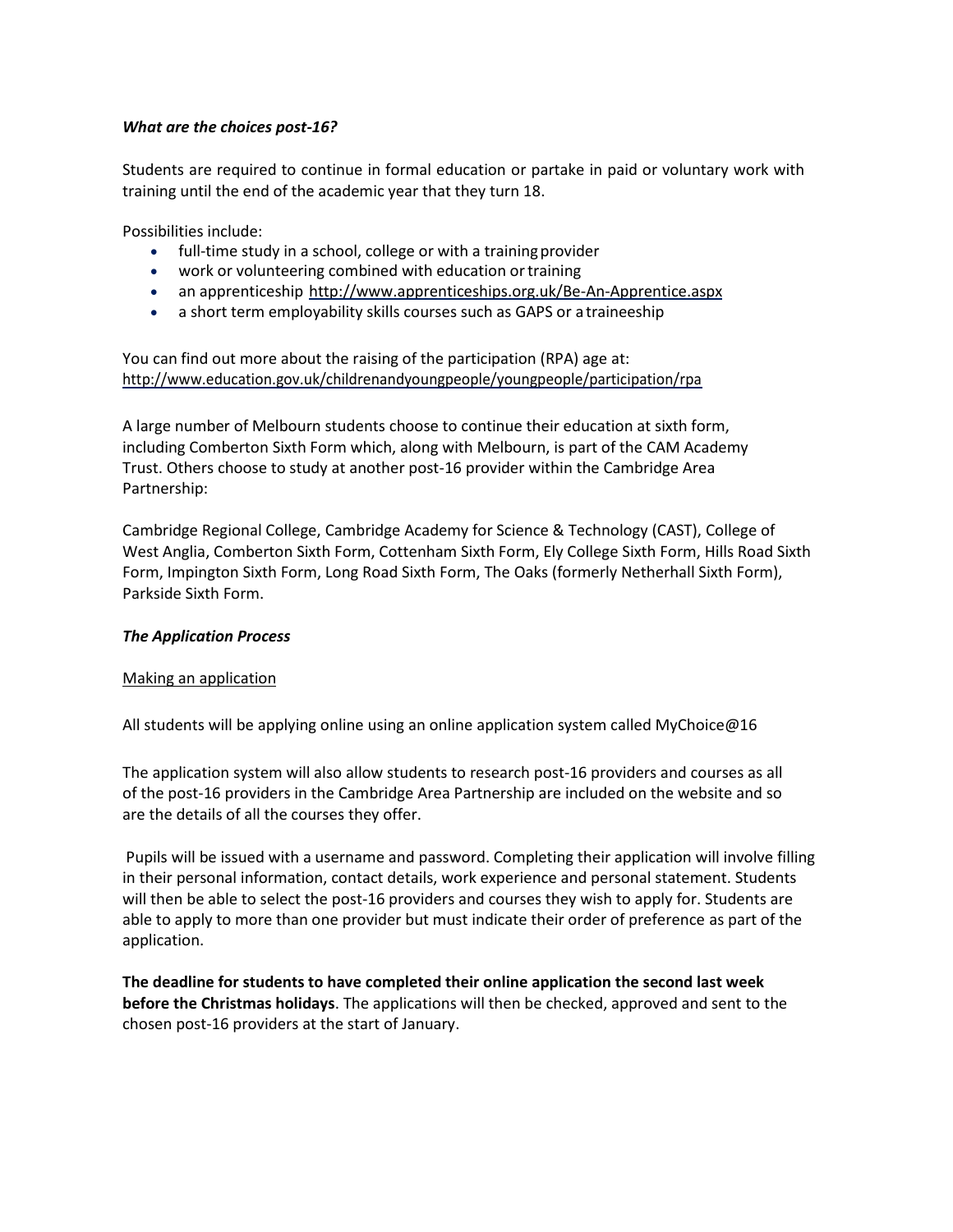#### **Interviews**

Post-16 providers will process the applications and then invite students for a guidance interview. Depending on their interview policy some centres will only interview  $1^{st}$  choice applicants while others will interview all applicants.

The purpose of these interviews is to provide students with advice and guidance to ensure they have selected the right courses.

### **Offers**

Once post-16 centres have conducted all their interviews they will issue offers to the successful students, usually by the Easter holiday. If students receive offers from more than one centre they are able to hold those offers and make a decision once they receive their GCSE results.

### Post GCSE Results

Students will receive their GCSE results in August. If they are holding offers they will then need to decide which place they wish to accept. Post-16 centres will hold surgeries and drop-ins for students who need further advice or guidance or who wish to alter their subject choices. Pupils will have to accept their final offer via the mychoice16 website after they receive their results so that the post 16 centre can begin the enrolment process.

#### *Advice and Guidance*

Students follow a structured careers programme as part of their personal development (PSHE) and will be receiving detailed advice on how to complete their application form and advice on how to write their personal statement.

Parents and students are encouraged to attend the Post-16 Information evening, usually held late September/early October. There will be a talk from a senior leader, and representatives from all of the Cambridge Area Partnership post-16 providers will also be present to talk to.

During November and December all Year 11 students will have a post-16 guidance interview to help inform their decisions.

If pupils need further advice and guidance about completing their application or making their choices, the they can talk to their Tutor, Head of Year or Mr Willder (Assistant Principal). Mr Willder is the senior leader who oversees the Post 16 process.

### *Frequently Asked Questions*

## **Q. Can students modify their personal statement on their application form if they are applying to more than one post-16 centre?**

A. No, students can only apply using one personal statement. It is absolutely fine for students to be quite general when talking about their subject choices in their personal statements. The guidance interview is when post-16 centres might want to ask why students have chosen particular courses.